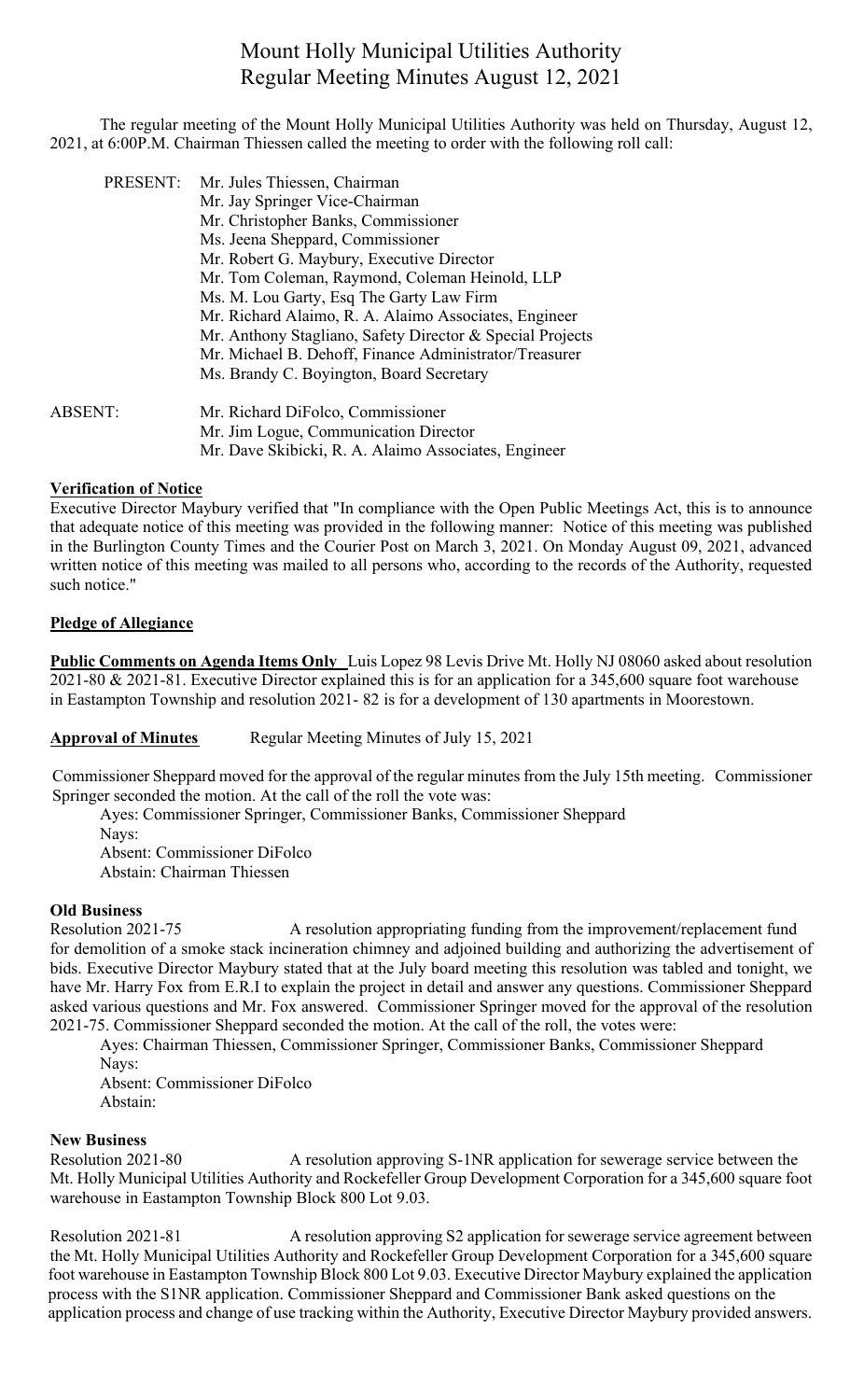Sheppard moved for the approval of the resolution 2021-80 and resolution 2021-81. Commissioner Banks seconded the motion. At the call of the roll, the votes were:

Ayes: Chairman Thiessen, Commissioner Springer, Commissioner Banks, Commissioner Sheppard Navs:

Absent: Commissioner DiFolco Abstain:

Resolution 2021-82 A resolution approving the S3 application with Parkers Bend in the Township of Moorestown. Commissioner Springer moved for the approval of the resolution 2021-82. Commissioner Sheppard seconded the motion. At the call of the roll, the votes were:

Ayes: Chairman Thiessen, Commissioner Springer, Commissioner Banks, Commissioner Sheppard Navs:

- Absent: Abstain:
- 

# **Consent Agenda**:

"All items listed with an asterisk (\*) are considered routine by the Authority and will be enacted by one motion. Should a commissioner wish to discuss a consent agenda item separately, that item can be removed from the consent agenda and considered in its normal sequence."

| *Resolution 2021-76 | A resolution approving the operating expenses for the month of July                                     |
|---------------------|---------------------------------------------------------------------------------------------------------|
| *Resolution 2021-77 | A resolution approving the sewer refunds for the month of July                                          |
| *Resolution 2021-78 | A resolution approving the expenditures for the month of July from the<br>escrow fund.                  |
| *Resolution 2021-79 | A resolution approving the expenditures for the month of July from the<br>improvement replacement fund. |

Commissioner Banks moved for the approval of consent agenda. Commissioner Springer seconded The motion. At the call of the roll, the votes were:

Ayes: Chairman Thiessen, Commissioner Springer, Commissioner Banks, Commissioner Sheppard Nays:

Absent: Commissioner DiFolco Abstain:

# **Communications** None

**Matters to be presented by the public** Mr. Luis Lopez – 98 Levis Drive, Mt. Holly NJ 08060. Mr. Lopez asked about the progress with the Solar Field at the Maple Avenue Treatment Facility, connections in multi township block/lot, the capacity of our treatment plants, he also asked if he would be able to have a tour and what the Authority's protocols were for Covid-19. Executive Director Maybury answered Mr. Lopez's questions and had to decline a tour until Covid-19 is no longer a threat.

**Report of the Executive Director** The Report of the Executive Director was received. Executive Director Maybury informed the board that Randi Rothmel has offered a brief presentation about stormwater at the October or November meeting, Donkey's Cheesesteaks application was approved, and at the next board meeting there will be a resolution for approval consideration for advertisement of bids for the Sludge Tank Conversation project at the Rancocas Road Treatment Facility.

**Report of the Engineer** The Report of the Engineer was received. Nothing to add.

**Report of the Operations Superintendent** The Report of the Operations Superintendent was received. Nothing to add.

**Report of the Safety Director and Special Projects** The Report of the Safety Director was received. Nothing to add.

# **Report of the Solicitor**

**Report of the Finance Administrator/Treasurer** The Report of the Finance Administrator was received. Mr. Dehoff stated that the 2021 Rate Hearing will take place at the meeting scheduled for September.

**Report of the Communication Director** The Report of the Communication Director was received.

**Other new business** None

**Matters to be presented by the Commissioners** None